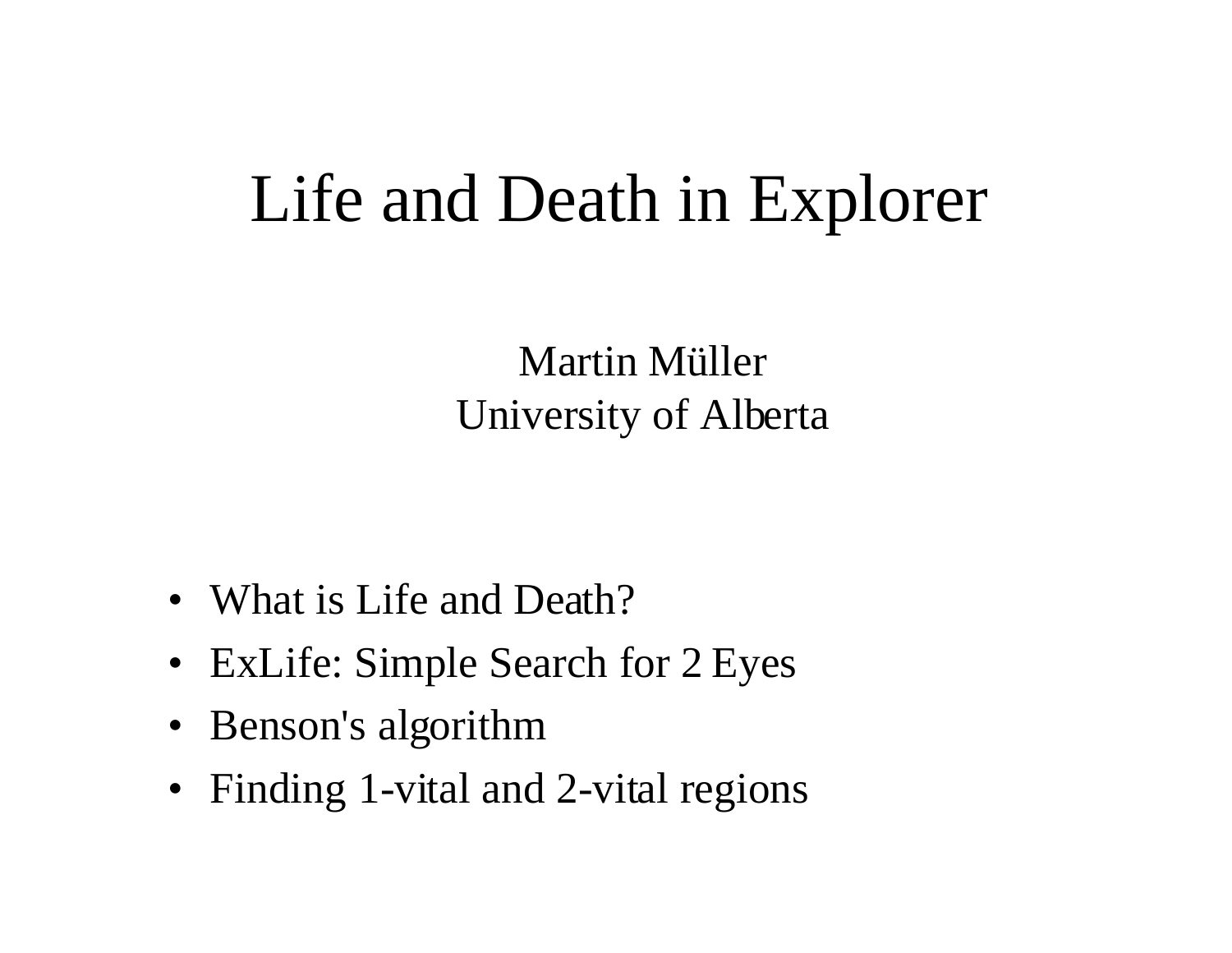### What is Life and Death?

- Alive group: safe from capture
- Usual way to live: 2 eyes
- Other ways possible: double ko, seki, snapback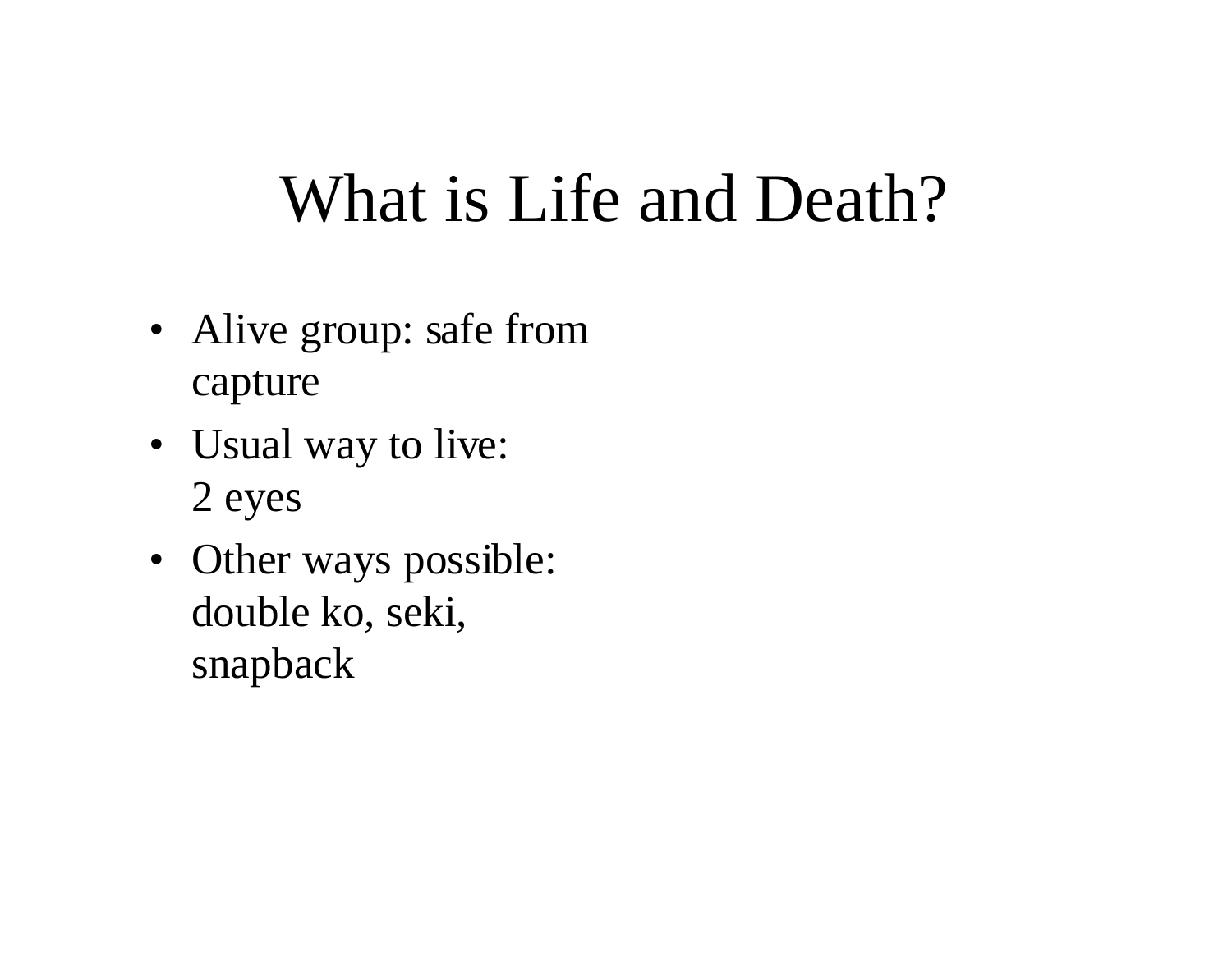# ExLife: Simple Search for 2 Eyes

- Written by Anders Kierulf
- Used in Explorer for more than 10 years
- Recognizes only one-point-eyes
- Fast brute force search
- Heuristic move evaluation for move ordering
- Exact lower bound for distance to life

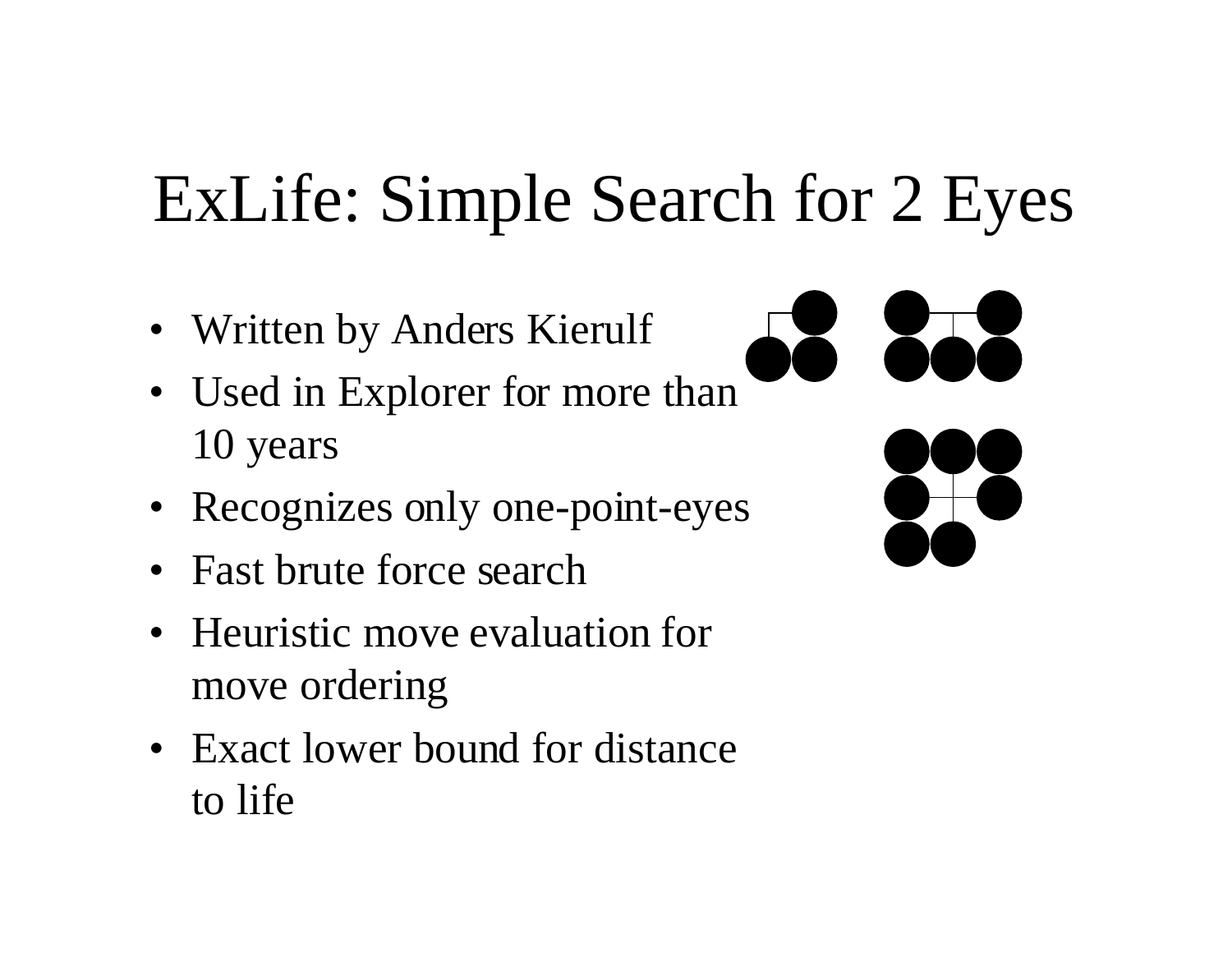### Distance to Life Example 1





- Find distance to eye for each point
	- $d(a) = 1$
	- $d(b) = 1$
	- $d(c) = 2$
- Find non-adjacent pair with min. number of moves

$$
- d(a,c) = d(b,c) = 3
$$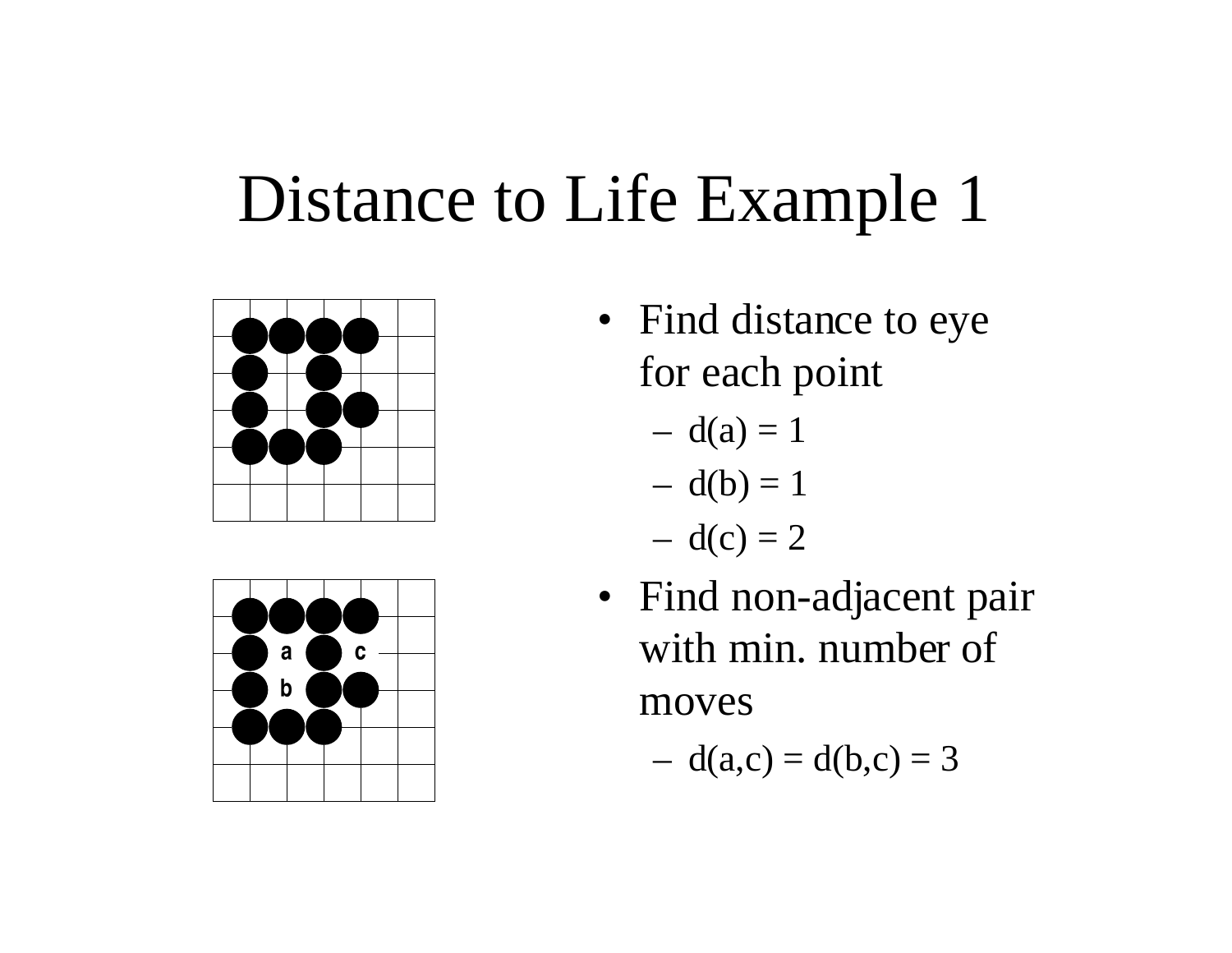### Distance to Life Example 2



• Find distance to eye for each point

$$
-d(a)=2
$$

$$
- d(b) = 1
$$

$$
-d(c)=1
$$

$$
- d(b) + d(c) = 2
$$

- But:
	- $d(b,c) = 1$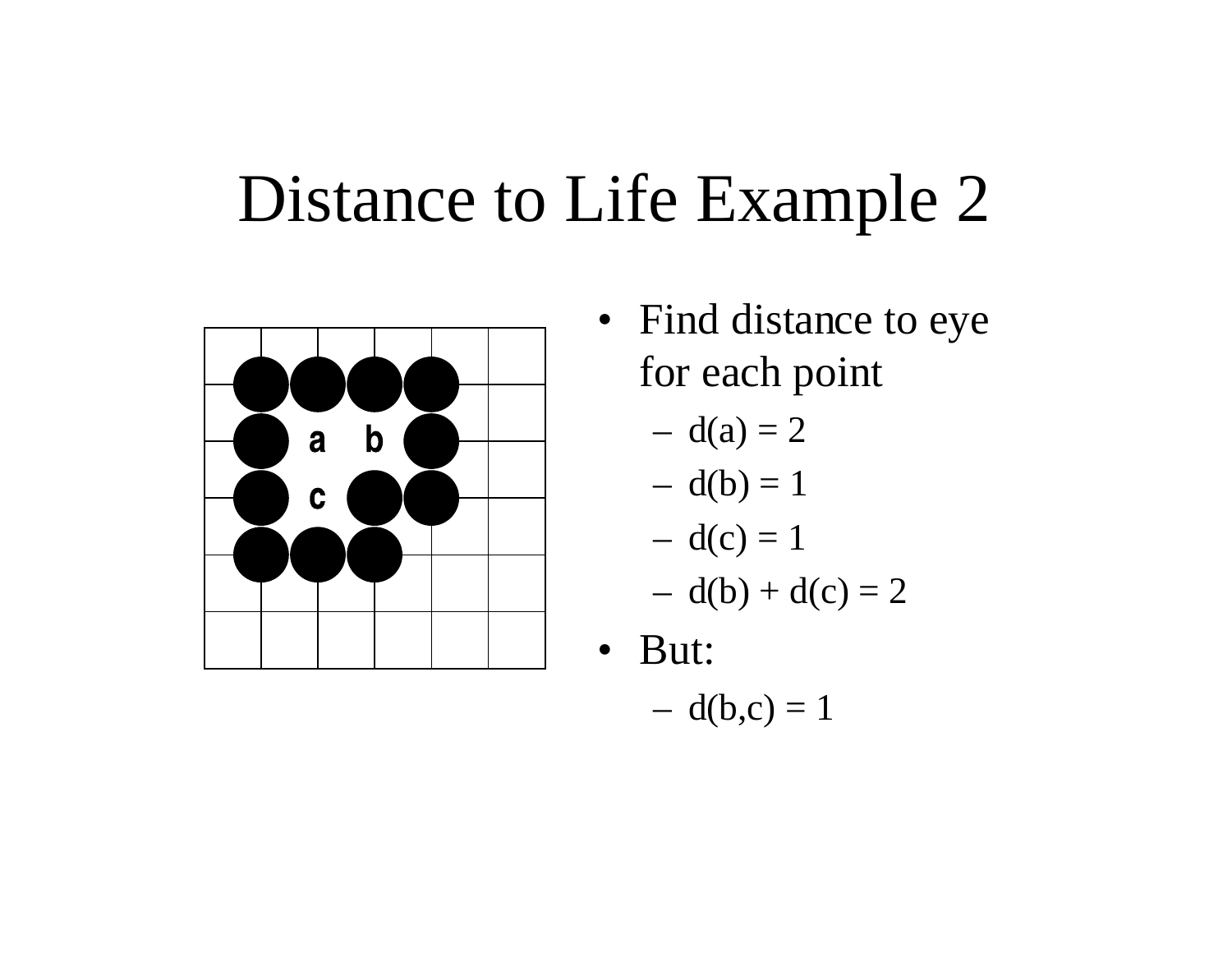## Distance to Life Example 3



- Find distance to eye for each point
	- $d(a) = 0$
	- $d(b) = 5$  (!)
- Find non-adjacent pair with min. number of moves
	- $d(a,c) = d(b,c) = 3$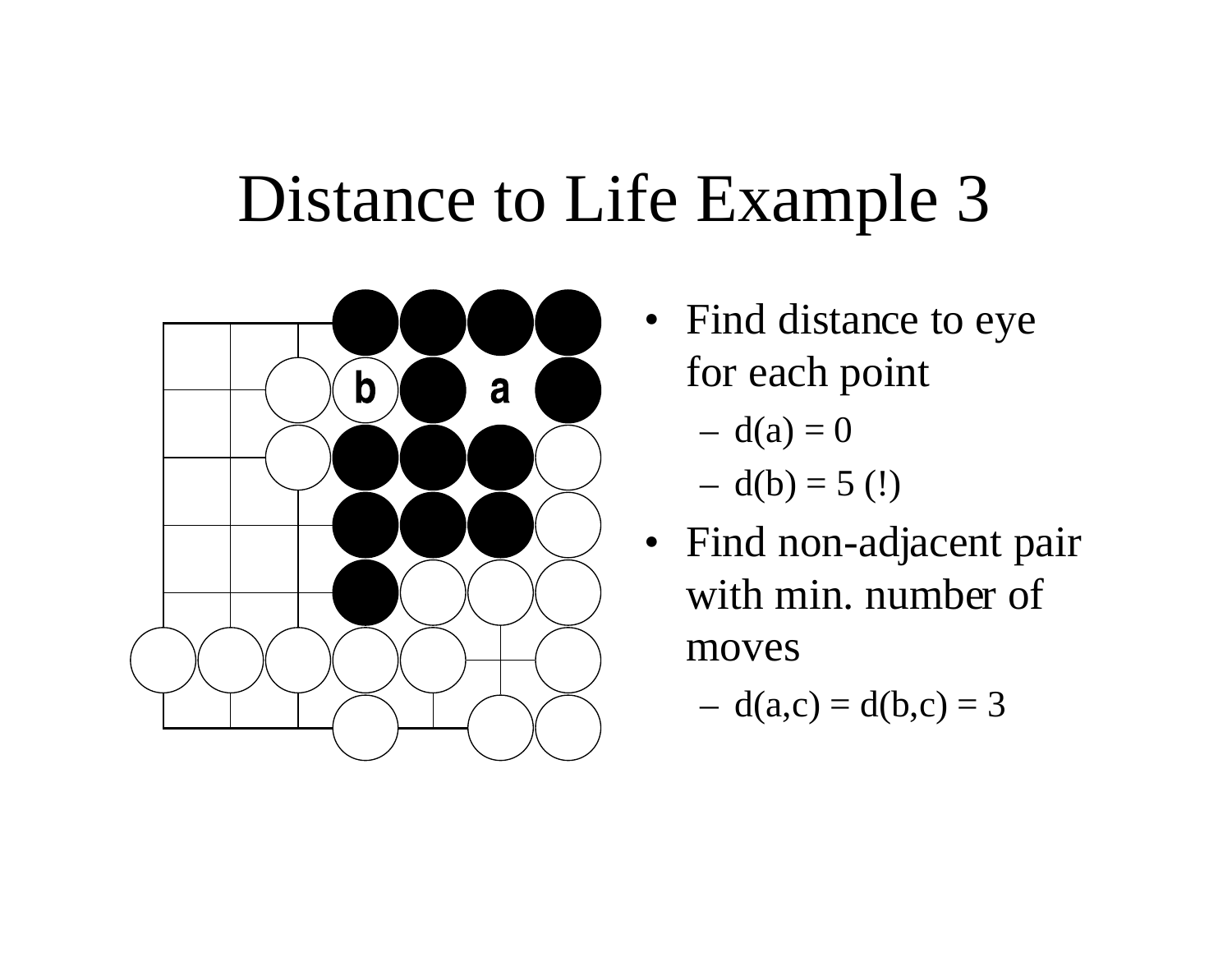### Problems

• Only one point eyes



• Connectivity of stones



• Real game, big group: search space too large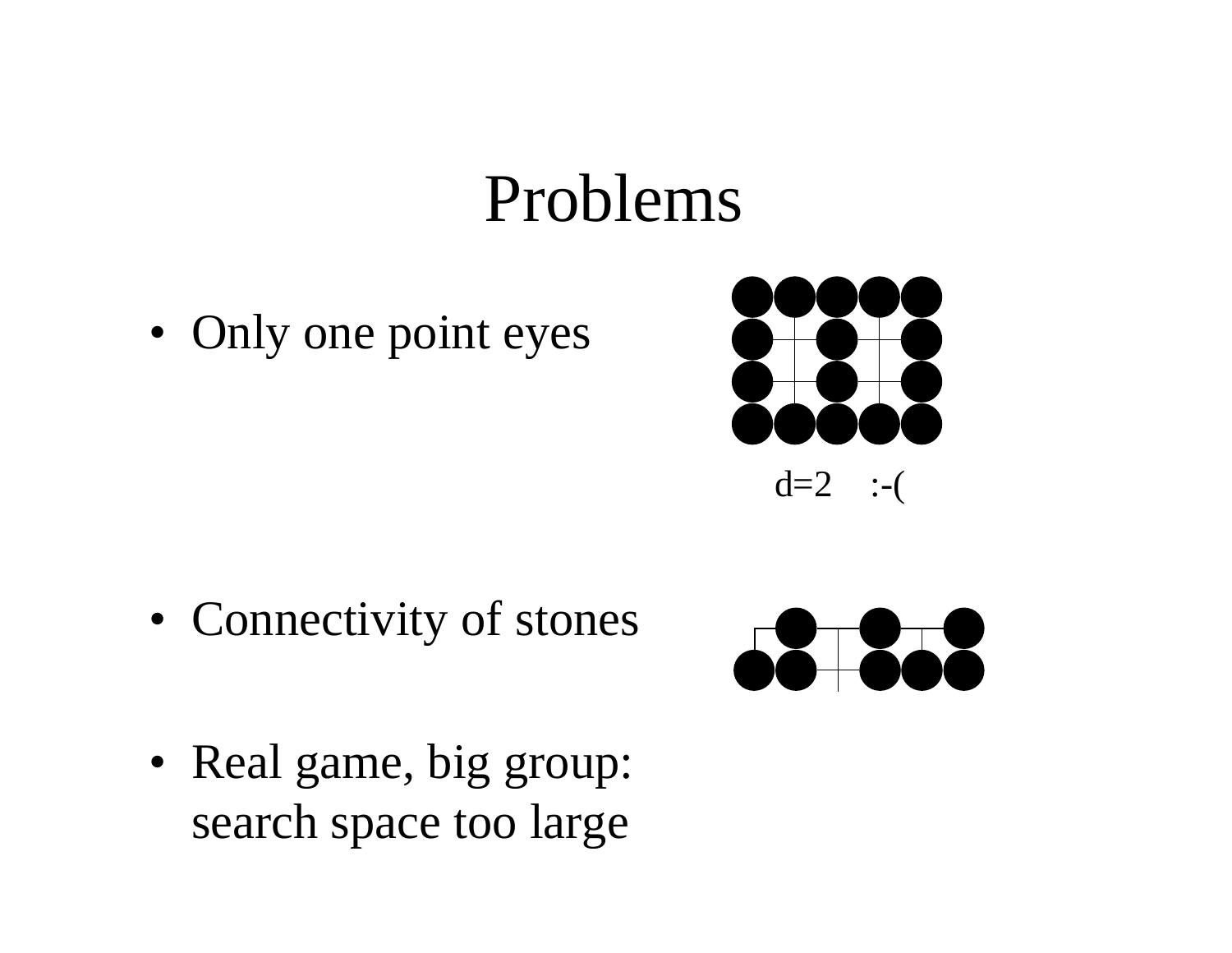### A Real-Life Example

- An example from a real game
- Problem: Explorer could not determine that big white group on right side is alive.
- Wasted a move defending